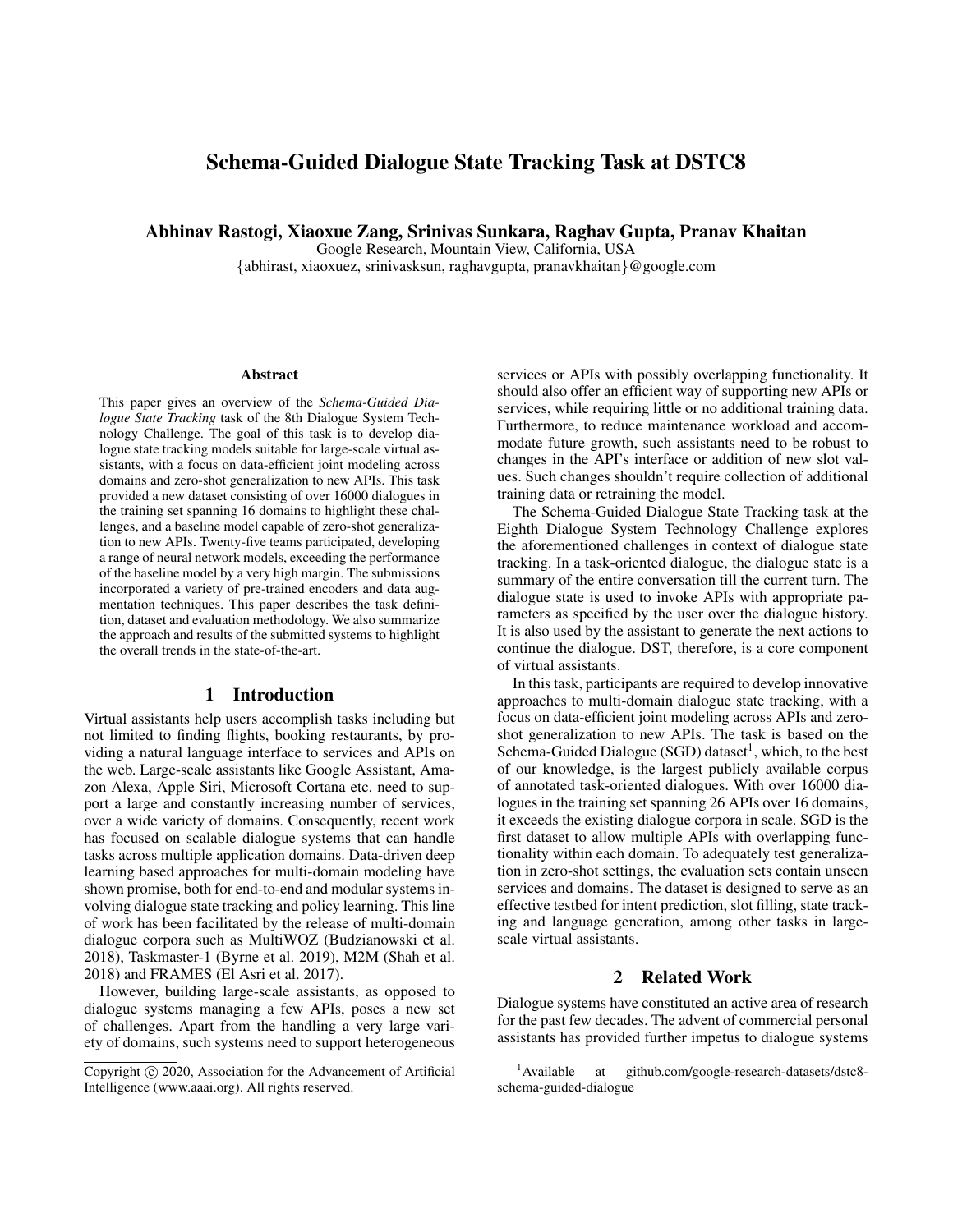research. As virtual assistants incorporate diverse domains, zero-shot modeling (Bapna et al. 2017; Xia et al. 2018; Shah et al. 2019), domain adaptation and transfer learning techniques (Yang, Salakhutdinov, and Cohen 2017; Rastogi, Hakkani-Tür, and Heck 2017; Zhu and Yu 2018) have been explored to support new domains in a data efficient manner.

Deep learning based approaches to DST have recently gained popularity. Some of these approaches estimate the dialogue state as a distribution over all possible slot-values (Henderson, Thomson, and Young 2014; Wen et al. 2017) or individually score all slot-value combinations (Mrkšić et al. 2017; Zhong, Xiong, and Socher 2018). Such approaches are, however, hard to scale to real-world virtual assistants, where the set of possible values for certain slots may be very large (date, time or restaurant name) and even dynamic (movie or event name). Other approaches utilizing a dynamic vocabulary of slot values (Rastogi, Gupta, and Hakkani-Tur 2018; Goel, Paul, and Hakkani-Tür 2019) still do not allow zero-shot generalization to new services and APIs (Wu et al. 2019), since they use schema elements i.e. intents and slots as fixed class labels.

Although such systems are capable of parsing the dialogue semantics in terms of these fixed intent labels, they lack understanding of the semantics of these labels. For instance, for the user utterance "I want to buy tickets for a movie.", such models can predict *BuyMovieTickets* as the correct intent based on patterns observed in the training data, but don't model either its association with the real world action of buying movie tickets, or its similarity to the action of buying concert or theatre tickets. Furthermore, because of their dependence on a fixed schema, such models are not robust to changes in the schema, and need to be retrained as new slots or intents are added. Use of domain-specific parameters renders some approaches unsuitable for zero-shot application.

#### 3 Task

The primary task of this challenge is to develop multidomain models for DST suitable for the scale and complexity of large scale virtual assistants. Supporting a wide variety of APIs or services with possibly overlapping functionality is an important requirement of such assistants. A common approach to do this involves defining a large master schema that lists all intents and slots supported by the assistant. Each service either adopts this master schema for the representation of the underlying data, or provides logic to translate between its own schema and the master schema.

The first approach involving adoption of the master schema is not ideal if a service wishes to integrate with multiple assistants, since each of the assistants could have their own master schema. The second approach involves definition of logic for translation between master schema and the service's schema, which increases the maintenance workload. Furthermore, it is difficult to develop a master schema catering to all possible use cases.

Additionally, while there are many similar concepts across services that can be jointly modeled, for example, the similarities in logic for querying or specifying the number



Figure 1: Example schema for a digital wallet service.

of movie tickets, flight tickets or concert tickets, the master schema approach does not facilitate joint modeling of such concepts, unless an explicit mapping between them is manually defined. To address these limitations, we propose a schema-guided approach, which eliminates the need for a master schema.

### 3.1 Schema-Guided Approach

Under the Schema-Guided approach, each service provides a schema listing the supported slots and intents along with their natural language descriptions (Figure 1 shows an example). The dialogue annotations are guided by the schema of the underlying service or API, as shown in Figure 2. In this example, the departure and arrival cities are captured by analogously functioning but differently named slots in both schemas. Furthermore, values for the *number stops* and *direct only* slots highlight idiosyncrasies between services interpreting the same concept.

The natural language descriptions present in the schema are used to obtain a semantic representation of intents and slots. The assistant employs a single unified model containing no domain or service specific parameters to make predictions conditioned on these schema elements. Using a single model facilitates representation and transfer of common knowledge across related concepts in different services. Since the model utilizes semantic representation of schema elements as input, it can interface with unseen services or APIs on which it has not been trained. It is also robust to changes like the addition of new intents or slots to the service. In addition, the participants are allowed to use any external datasets or resources to bootstrap their models.

#### 4 Dataset

As shown in Table 1, our Schema-Guided Dialogue (SGD) dataset exceeds other datasets in most of the metrics at scale. The especially larger number of domains, slots, and slot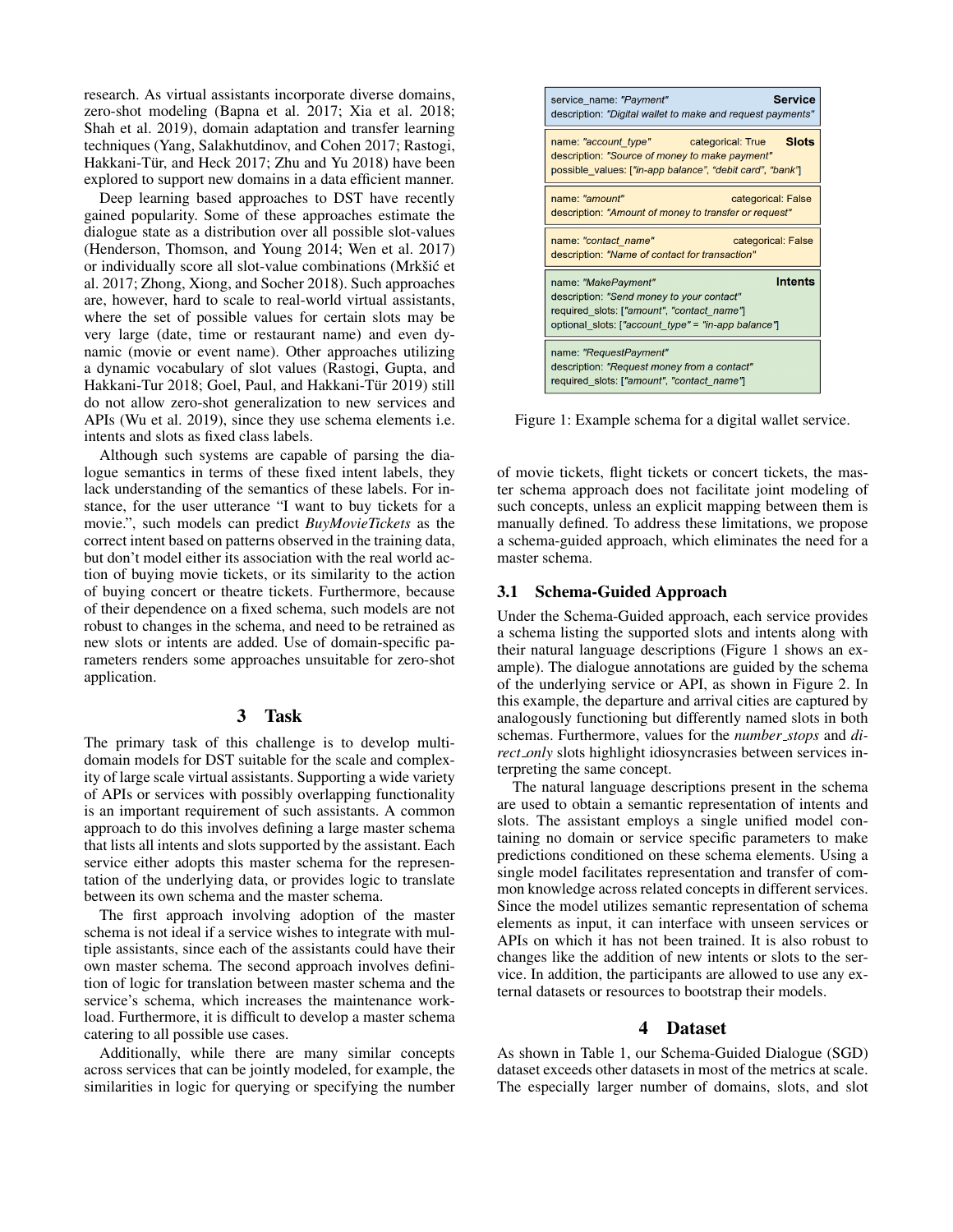

Figure 2: Dialogue state tracking labels after each user utterance in a dialogue in the context of two different flight services. Under the schema-guided approach, the annotations are conditioned on the schema (extreme left/right) of the underlying service.

values, and the presence of multiple services per domain, are representative of these scale-related challenges. Furthermore, our evaluation sets contain many services, and consequently slots, which are not present in the training set, to help evaluate model performance on unseen services.

#### 4.1 Data Representation

The dataset consists of conversations between a virtual assistant and a user. Each conversation can span multiple services across various domains. The dialogue is represented as a sequence of turns, each containing a user or system utterance. The annotations for each turn are grouped into frames, where each frame corresponds to a single service. The annotations for user turns include the active intent, the dialogue state and slot spans for the different slots values mentioned in the turn. For system turns, we have the system actions representing the semantics of the system utterance. Each system action is represented using a dialogue act with optional parameters.

In addition to the dialogues, for each service used in the dataset, a normalized representation of the interface exposed is provided as the schema. The schema contains details like the name of the service, the list of tasks supported by the service (intents) and the attributes of the entities used by the service (slots). The schema also contains natural language descriptions of the service, intents and slots which can be used for developing models which can condition their predictions on the schema.

#### 4.2 Comparison With Other Datasets

To reflect the constraints present in real-world services and APIs, we impose a few constraints on the data. Our dataset does not expose the set of all possible values for certain slots. Having such a list is impractical for slots like date or time because they have infinitely many possible values or for slots like movie or song names, for which new values are periodically added. Such slots are specifically identified as non-categorical slots. In our evaluation sets, we ensured the presence of a significant number of values which were not previously seen in the training set to evaluate the performance of models on unseen values. Some slots like gender, number of people, etc. are classified as categorical and we

provide a list of all possible values for them. However, these values are assumed to be not consistent across services. E.g., different services may use ('male', 'female'), ('M', 'F') or ('he', 'she') as possible values for gender slot.

Real-world services can only be invoked with certain slot combinations: e.g. most restaurant reservation APIs do not let the user search for restaurants by date without specifying a location. Although this constraint has no implications on the dialogue state tracking task, it restricts the possible conversational flows. Hence, to prevent flows not supported by actual services, we restrict services to be called with a list of slot combinations. The different service calls supported by a service are listed as intents with each intent specifying a list of required slots. The intent cannot be called without providing values for these required slots. Each intent also contains a list of optional slots with default values which can be overridden by the user.

In our dataset, we also have multiple services per domain with overlapping functionality. The intents across these services are similar but differ in terms of intent names, intent arguments, slot names, etc. In some cases, there is no one to one mapping between slot names (e.g., the *num stops* and *direct only* slots in Figure 2). With an ever increasing number of services and service providers, we believe that having multiple similar services per domain is much closer to the situation faced by virtual assistants than having one unique service per domain.

#### 4.3 Data Collection And Dataset Analysis

Our data collection setup uses a dialogue simulator to generate dialogue outlines first and then paraphrase them to obtain natural utterances. Using a dialogue simulator offers us multiple advantages. First, it ensures the coverage of a large variety of dialogue flows by filtering out similar flows in the simulation phase, thus creating a much diverse dataset. Second, simulated dialogues do not require manual annotation, as opposed to a Wizard-of-Oz setup (Kelley 1984), which is a common approach utilized in other datasets (Budzianowski et al. 2018). It has been shown that such datasets suffer from substantial annotation errors (Eric et al. 2019). Thirdly, using a simulator greatly simplifies the data collection task and instructions as only paraphrasing is needed to achieve a nat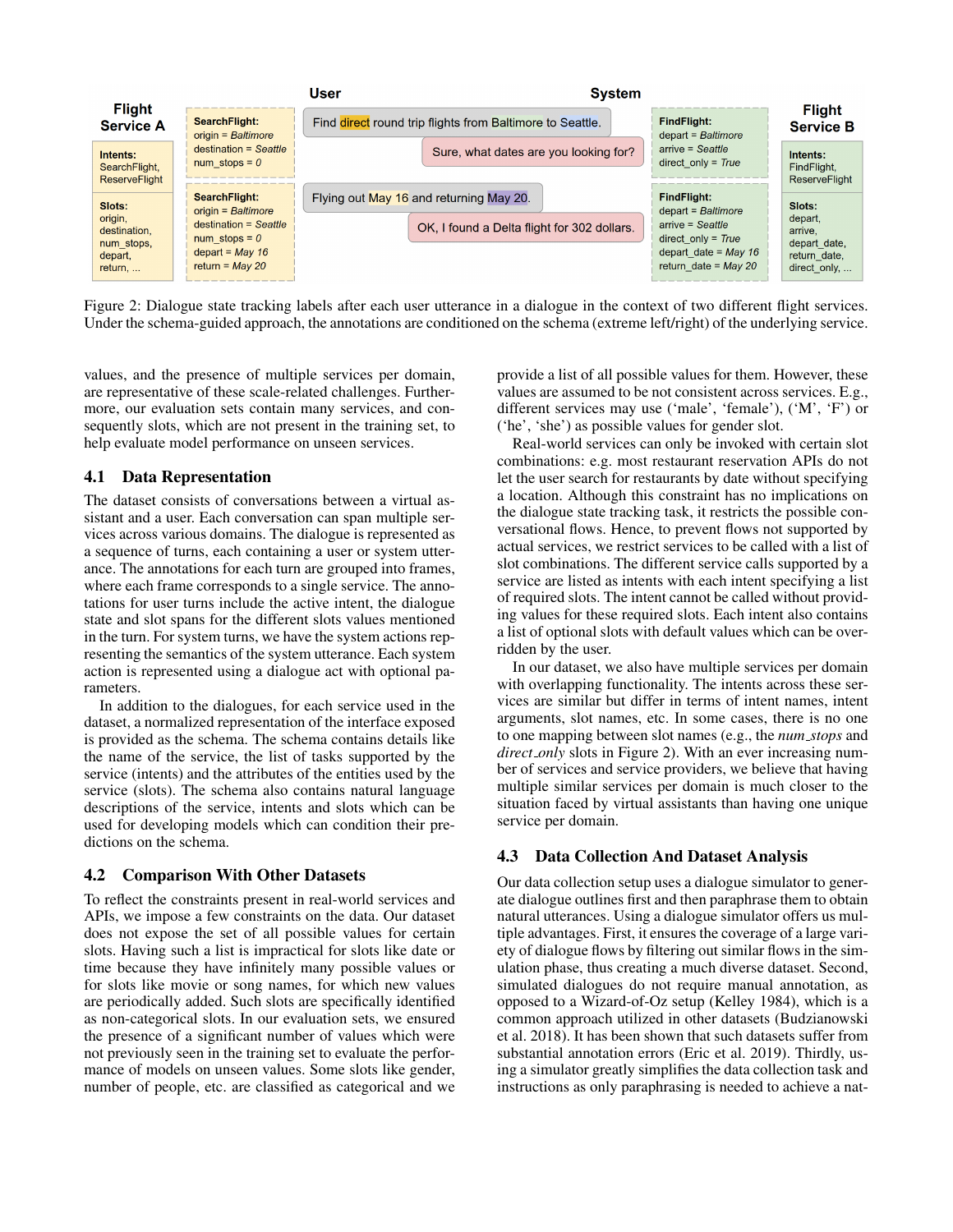ural dialogue. This is particularly important for creating a large dataset spanning multiple domains.

The 20 domains present across the train, dev and test datasets are listed in Table 2, as are the details regarding which domains are present in each of the datasets. We create synthetic implementations of a total of 45 services or APIs over these domains. Our simulator framework interacts with these services to generate dialogue outlines, which are structured representations of dialogue semantics. We then use a crowd-sourcing procedure to paraphrase these outlines to natural language utterances. Our novel crowd-sourcing procedure preserves all annotations obtained from the simulator and does not require any extra annotations after dialogue collection. In this section, we describe these steps briefly and then present analyses of the collected dataset.

All the services are implemented using a SQL engine. Since entity attributes are often correlated, we decided not to sample synthetic entities and instead relied on sampling entities from Freebase. The dialogue simulator interacts with the services to generate valid dialogue outlines. The simulator consists of two agents playing the roles of the user and the system. Both agents interact with each other using a finite set of actions specified through dialogue acts over a probabilistic automaton designed to capture varied dialogue trajectories. At the start of the conversation, the user agent is seeded with a scenario, which is a sequence of intents to be fulfilled. The user agent generates dialogue acts to be output and combines them with values retrieved from the service/API to create the user actions. The system agent responds by following a similar procedure but also ensures that the generated flows are valid. We identified over 200 distinct scenarios for the training set each consisting up to 5 intents from various domains. Finally, the dialogue outlines generated are paraphrased into a natural conversation by crowd workers. We ensure that the annotations for the dialogue state and slots generated by the simulator are preserved and hence need no other annotation. We omit details for brevity: please refer to Rastogi et al. (2019) for more details.

The entire dataset consists of over 16K dialogues spanning multiple domains. Overall statistics of the dataset and comparison with other datasets can be seen in Table 1. Figure 3a shows the details of the distribution of dialogue lengths across single-domain and multi-domain dialogues. The single-domain dialogues in our dataset contain an average of 15.3 turns, whereas the multi-domain ones contain 23 turns on average. Figure 3b shows the frequency of the different dialogue acts contained in the dataset. The dataset also contains a significant number of unseen domains/APIs in the dev and test sets. 77% of the dialogue turns in the test set and 45% of the turns in dev set contain at least one service not present in the training set. This facilitates the development of models which can generalize to new domains with very few labelled examples.

#### 5 Submissions

The submissions from 25 teams included a variety of approaches and innovative solutions to specific problems posed by this dataset. For the workshop, we received submissions from 9 of these teams. In this section, we provide



(b) Distribution of dialogue acts in training set.

Figure 3: Detailed statistics of the SGD dataset.

a short summary of the approaches followed by these teams. For effective generalization to unseen APIs, most teams used pre-trained encoders to encode schema element descriptions. Unless otherwise mentioned, a pre-trained BERT (Devlin et al. 2019) encoder was used.

- Team 2 (Lo et al. 2020): This was the only paper not using a pre-trained encoder, thus providing another important baseline. They rely on separate RNNs to encode service, slot and intent descriptions, and a BiRNN to encode dialogue history. Slot values are inferred using a TRADElike encoder-decoder setup with a 3-way slot status gate, using the utterance encoding and schema element embeddings as context.
- Team 5 (Lei et al. 2020): They predict values for categorical slots using a softmax over all candidate values. Non-categorical slot values are predicted by first predicting the status of each slot and then using a BiLSTM-CRF layer for BIO tagging (Ramshaw and Marcus 1995). They also utilize a slot adoption tracker to predict if the values proposed by the system are accepted by the user.
- Team 9 (Ma et al. 2020): This team submitted the winning entry, beating the second-placed team by around 9% in terms of joint goal accuracy. They use two separate models for categorical and non-categorical slots, and treat numerical categorical slots as non-categorical. They also use the entire dialogue history as input. They perform data augmentation by back translation between English and Chinese, which seems to be one of the distinguishing factors resulting in a much higher accuracy.
- Team 12 (Ruan et al. 2020): They use auxiliary binary features to connect previous intent to current intent, slots to dialogue history and source slots to target slots for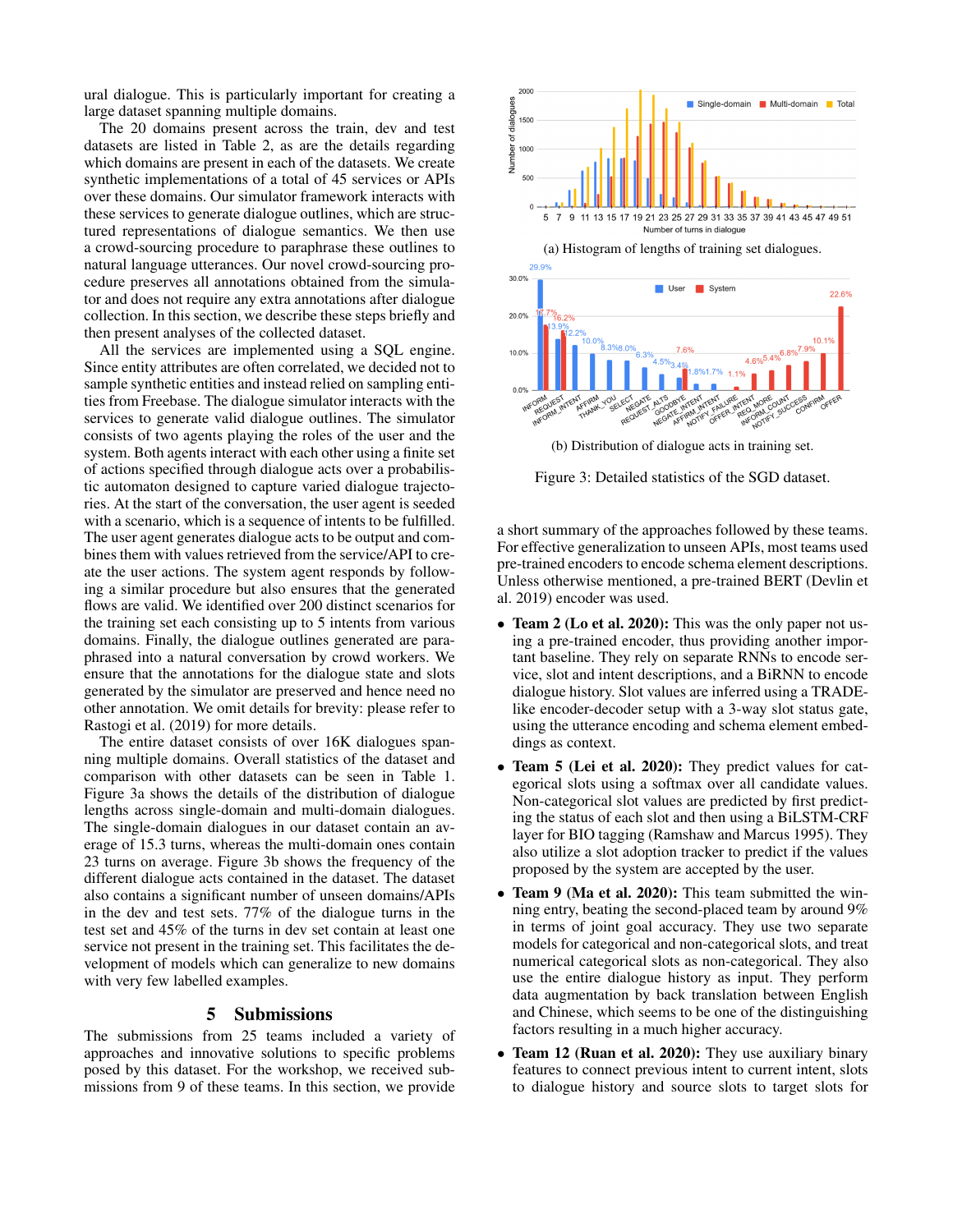| Metric $\downarrow$ Dataset $\rightarrow$ | DSTC <sub>2</sub> | WOZ2.0 | <b>FRAMES</b> | M2M    | <b>MultiWOZ</b> | SGD     |
|-------------------------------------------|-------------------|--------|---------------|--------|-----------------|---------|
| No. of domains                            |                   |        |               | ∍      |                 | 16      |
| No. of dialogues                          | 1.612             | 600    | 1.369         | 1.500  | 8.438           | 16,142  |
| Total no. of turns                        | 23,354            | 4.472  | 19.986        | 14,796 | 113,556         | 329,964 |
| Avg. turns per dialogue                   | 14.49             | 7.45   | 14.60         | 9.86   | 13.46           | 20.44   |
| Avg. tokens per turn                      | 8.54              | 11.24  | 12.60         | 8.24   | 13.13           | 9.75    |
| Total unique tokens                       | 986               | 2.142  | 12,043        | 1.008  | 23,689          | 30,352  |
| No. of slots                              | 8                 | 4      | 61            | 13     | 24              | 214     |
| No. of slot values                        | 212               | 99     | 3.871         | 138    | 4.510           | 14.139  |

Table 1: Comparison of our SGD dataset to existing related datasets for task-oriented dialogue. Note that the numbers reported are for the training portions for all datasets except FRAMES, where the numbers for the complete dataset are reported.

| Domain                               | #Intents | #Dialogs | Domain                       | #Intents | #Dialogs |  |
|--------------------------------------|----------|----------|------------------------------|----------|----------|--|
| Alarm <sup>2,3</sup>                 | 2(1)     | 324      | Movies <sup>1,2,3</sup>      | 5(3)     | 2339     |  |
| Banks <sup>1,2</sup>                 | 4(2)     | 1021     | Music <sup>1,2,3</sup>       | 6(3)     | 1833     |  |
| $Buses^{1,2,3}$                      | 6(3)     | 3135     | Payment <sup>3</sup>         | 2(1)     | 222      |  |
| Calendar <sup>1</sup>                | 3(1)     | 1602     | RentalCars <sup>1,2,3</sup>  | 6(3)     | 2510     |  |
| Events <sup><math>1,2,3</math></sup> | 7(3)     | 4519     | Restaurants <sup>1,2,3</sup> | 4(2)     | 3218     |  |
| ${\rm Flights}^{1,2,3}$              | 10(4)    | 3644     | RideSharing <sup>1,2,3</sup> | 2(2)     | 2223     |  |
| Homes <sup>1,2,3</sup>               | 2(1)     | 1273     | $S$ ervices <sup>1,2,3</sup> | 8(4)     | 2956     |  |
| Hotels <sup>1,2,3</sup>              | 8(4)     | 4992     | Train <sup>3</sup>           | 2(1)     | 350      |  |
| Media <sup>1,2,3</sup>               | 6(3)     | 1656     | Travel <sup>1,2,3</sup>      | 1(1)     | 2808     |  |
| Messageing <sup>3</sup>              | 1(1)     | 298      | Weather <sup>1,2,3</sup>     | 1(1)     | 1783     |  |

Table 2: The total number of intents (services in parentheses) and dialogues for each domain across train<sup>1</sup>, dev<sup>2</sup> and test<sup>3</sup> sets. Superscript indicates the datasets in which dialogues from the domain are present. Multi-domain dialogues contribute to counts of each domain. The domain Services includes salons, dentists, doctors, etc.

slot transfer. Non-categorical slots are modeled similar to question answering by adding a null token and predicting spans for slot values. In-domain and cross-domain slot transfers are modeled as separate binary decisions by passing the slot descriptions as additional inputs.

- Team 16 (Shi, Fang, and Knight 2020): They convert the tracking task for both categorical and non-categorical slots into a question answering task by feeding in the schema and the previous turns as the context. Similar to the baseline model, prediction is performed in two stages. The status of each slot (active/inactive/dontcare) is predicted using a classifier, following which the value is predicted as a span in the context. The same network is used for the different prediction tasks but the leading token and separator tokens used are different. They observe large gains by fine-tuning the schema embeddings and increasing the number of past turns fed as context.
- Team 23 (Gulyaev et al. 2020): They use a large scale multi-task model utilizing a single pass of a BERT based model for all tasks. Embeddings are calculated for the intents and slot value by using dialogue history, service and slot descriptions, possible values for categorical slots and are used for the various predictions.
- Anonymous Team A (Balaraman and Magnini 2020): We could not identify which team submitted this model. They use multi-head attention twice to obtain domain-

conditioned and slot-conditioned representations of the dialogue history. These representations are concatenated to obtain the full context which is used for the various predictions.

- Anonymous Team B (Li, Xiong, and Cao 2020): We could not identify which team submitted this model. They use separate NLU systems for the sub tasks of predicting intents, requested slots, slot status, categorical and noncategorical slot values. They use a rule-based DST system with a few additions resulting in significant improvement. The improvements include adding dropout to intent prediction to account for train-test mismatch, using the entire predicted slot status distribution and separate binary predictions for slot transfer.
- Anonymous Team C (Zheng, Salvi, and Chan 2020): They use a two-stage model with a candidate tracker for NLU and a candidate classifier to update the dialogue state. A slot tagger identifies slot values, which are used to update the candidate tracker. The candidate classifier uses the utterances and slot/intent descriptions to predict the final dialogue state. They also use an additional loss to penalize incorrect prediction on which slots appear in the current turn.

### 6 Evaluation

We consider the following metrics for automatic evaluation of different submissions. Joint goal accuracy has been used as the primary metric to rank the submissions.

- 1. Active Intent Accuracy: The fraction of user turns for which the active intent has been correctly predicted.
- 2. Requested Slot F1: The macro-averaged F1 score for requested slots over all eligible turns. Turns with no requested slots in ground truth and predictions are skipped.
- 3. Average Goal Accuracy: For each turn, we predict a single value for each slot present in the dialogue state. This is the average accuracy of predicting the value of a slot correctly.
- 4. Joint Goal Accuracy: This is the average accuracy of predicting *all* slot assignments for a given service in a turn correctly.

In order to better reflect model performance in our task's specific setting, we introduce changes in the definitions of evaluation metrics from prior work. These are listed below: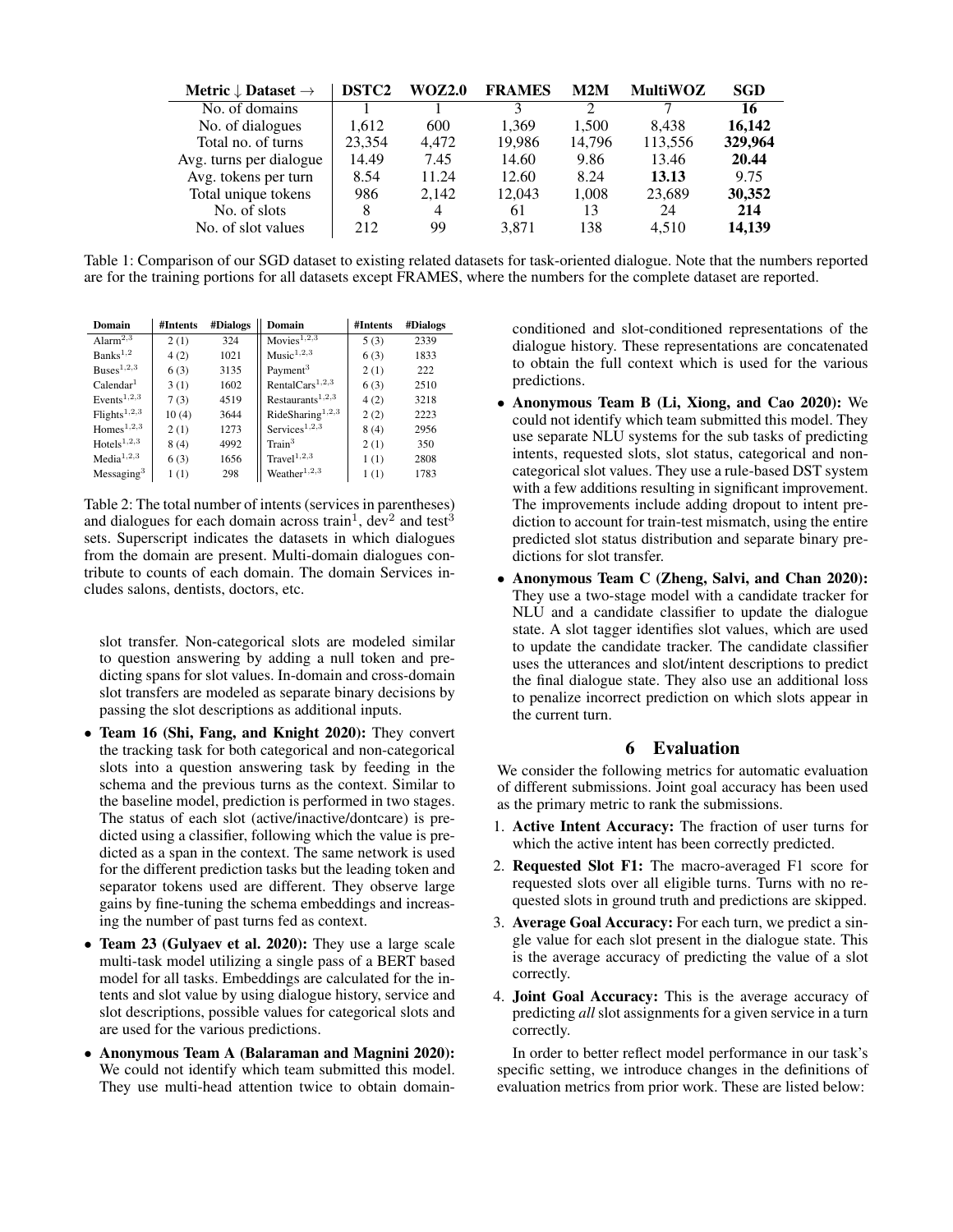| <b>Team name</b> | <b>All services</b> |        |        | <b>Seen services</b> |        |        |        | <b>Unseen services</b>                                                                                               |        |        |        |        |
|------------------|---------------------|--------|--------|----------------------|--------|--------|--------|----------------------------------------------------------------------------------------------------------------------|--------|--------|--------|--------|
|                  |                     |        |        |                      |        |        |        | Joint GA Avg GA Intent Acc Req Slot F1 Joint GA Avg GA Intent Acc Req Slot F1 Joint GA Avg GA Intent Acc Req Slot F1 |        |        |        |        |
| Team 9*          | 0.8653              | 0.9697 | 0.9482 | 0.9847               | 0.9241 | 0.9799 | 0.9571 | 0.9936                                                                                                               | 0.8456 | 0.9662 | 0.9452 | 0.9817 |
| Team 14          | 0.7726              | 0.9217 | 0.9674 | 0.9932               | 0.9005 | 0.9606 | 0.9578 | 0.9963                                                                                                               | 0.7299 | 0.9081 | 0.9706 | 0.9921 |
| Team 12*         | 0.7375              | 0.9199 | 0.9234 | 0.9948               | 0.8795 | 0.9566 | 0.9581 | 0.9965                                                                                                               | 0.6901 | 0.9071 | 0.9118 | 0.9943 |
| Team 8           | 0.7344              | 0.9251 | N.A.   | 0.8713               | 0.9106 | 0.9708 | N.A.   | 0.8475                                                                                                               | 0.6757 | 0.9093 | N.A.   | 0.8793 |
| Team 5*          | 0.7303              | 0.9249 | 0.9426 | 0.9814               | 0.8936 | 0.9662 | 0.9594 | 0.9920                                                                                                               | 0.6758 | 0.9105 | 0.9370 | 0.9779 |
| Team 10          | 0.6946              | 0.9105 | 0.9509 | 0.8713               | 0.9203 | 0.9780 | 0.9560 | 0.8475                                                                                                               | 0.6193 | 0.8871 | 0.9492 | 0.8793 |
| Team 13          | 0.6616              | 0.9037 | 0.9368 | 0.9854               | 0.8584 | 0.9527 | 0.9534 | 0.9960                                                                                                               | 0.5960 | 0.8867 | 0.9312 | 0.9819 |
| Team 7           | 0.6316              | 0.8595 | 0.9231 | 0.9797               | 0.8410 | 0.9356 | 0.9449 | 0.9951                                                                                                               | 0.5617 | 0.8331 | 0.9158 | 0.9746 |
| Team 6           | 0.6102              | 0.8430 | 0.9041 | 0.8713               | 0.6764 | 0.8397 | 0.9483 | 0.8475                                                                                                               | 0.5881 | 0.8442 | 0.8893 | 0.8793 |
| Team 18          | 0.6099              | 0.9049 | 0.9423 | 0.9723               | 0.8223 | 0.9601 | 0.9540 | 0.9876                                                                                                               | 0.5390 | 0.8858 | 0.9384 | 0.9672 |
| Team 21          | 0.5475              | 0.8670 | 0.9344 | 0.8713               | 0.7514 | 0.9190 | 0.9418 | 0.8475                                                                                                               | 0.4795 | 0.8489 | 0.9319 | 0.8793 |
| Team 16*         | 0.5410              | 0.8027 | 0.9137 | 0.8713               | 0.5289 | 0.7515 | 0.9561 | 0.8475                                                                                                               | 0.5450 | 0.8205 | 0.8995 | 0.8793 |
| Team 3           | 0.5035              | 0.7853 | 0.8789 | 0.9581               | 0.6172 | 0.8174 | 0.9565 | 0.9902                                                                                                               | 0.4656 | 0.7741 | 0.8530 | 0.9474 |
| Team 25          | 0.4801              | 0.7706 | 0.8765 | 0.9862               | 0.5412 | 0.7659 | 0.9379 | 0.9960                                                                                                               | 0.4597 | 0.7722 | 0.8560 | 0.9829 |
| Team 20          | 0.4774              | 0.7148 | 0.8400 | 0.9453               | 0.7847 | 0.9209 | 0.9416 | 0.9840                                                                                                               | 0.3748 | 0.6432 | 0.8061 | 0.9324 |
| Team 23*         | 0.4647              | 0.7500 | 0.7474 | 0.9703               | 0.5275 | 0.7391 | 0.8710 | 0.9710                                                                                                               | 0.4438 | 0.7538 | 0.7061 | 0.9700 |
| Team 11          | 0.4212              | 0.7056 | 0.9070 | 0.9663               | 0.6375 | 0.8226 | 0.9397 | 0.9964                                                                                                               | 0.3490 | 0.6649 | 0.8961 | 0.9563 |
| Team 15          | 0.3907              | 0.6874 | 0.9379 | 0.9799               | 0.4965 | 0.7357 | 0.9516 | 0.9970                                                                                                               | 0.3554 | 0.6706 | 0.9333 | 0.9742 |
| Team 2*          | 0.3647              | 0.7438 | 0.9243 | 0.9764               | 0.7363 | 0.9132 | 0.9492 | 0.9925                                                                                                               | 0.2406 | 0.6850 | 0.9160 | 0.9710 |
| Team 22          | 0.3259              | 0.6714 | 0.9077 | 0.9525               | 0.6772 | 0.8966 | 0.7855 | 0.9504                                                                                                               | 0.2285 | 0.6082 | 0.9416 | 0.9530 |
| Team 24          | 0.3198              | 0.6347 | 0.8764 | 0.9729               | 0.7077 | 0.8888 | 0.9413 | 0.9846                                                                                                               | 0.1903 | 0.5464 | 0.8548 | 0.9690 |
| Team 19          | 0.3052              | 0.6302 | 0.9240 | 0.9668               | 0.5140 | 0.7476 | 0.9607 | 0.9953                                                                                                               | 0.2355 | 0.5894 | 0.9118 | 0.9572 |
| Team 17          | 0.2525              | 0.5721 | 0.8875 | 0.9680               | 0.4179 | 0.6858 | 0.9433 | 0.9952                                                                                                               | 0.1973 | 0.5326 | 0.8689 | 0.9590 |
| Team 1           | 0.2511              | 0.5609 | 0.8406 | 0.9648               | 0.4255 | 0.6825 | 0.9164 | 0.9949                                                                                                               | 0.1929 | 0.5187 | 0.8153 | 0.9547 |
| Team 4           | 0.2354              | 0.5365 | 0.8841 | 0.9445               | 0.4004 | 0.6333 | 0.9228 | 0.9523                                                                                                               | 0.1803 | 0.5029 | 0.8712 | 0.9419 |
| <b>Baseline</b>  | 0.2537              | 0.5605 | 0.9064 | 0.9651               | 0.4125 | 0.6778 | 0.9506 | 0.9955                                                                                                               | 0.2000 | 0.5192 | 0.8915 | 0.9547 |

Table 3: The best submission from each team, ordered by the joint goal accuracy on the test set. Teams marked with \* submitted their papers to the workshop. We could not identify the teams for three of the submitted papers.

- Joint goal accuracy calculation: Traditionally, joint goal accuracy has been defined as the accuracy of predicting the dialogue state for all domains correctly. This is not practical in our setup, as the large number of services would result in near zero joint goal accuracy if the traditional definition is used. Furthermore, an incorrect dialogue state prediction for a service in the beginning of a dialogue degrades the joint goal accuracy for all future turns, even if the predictions for all other services are correct. Hence, joint goal accuracy calculated this way may not provide as much insight into the performance on different services. To address these concerns, only the services which are active or pertinent in a turn are included in the dialogue state. Thus, a service ceases to be a part of the dialogue state once its intent has been fulfilled.
- Fuzzy matching for non-categorical slot values: The presence of non-categorical slots is another distinguishing feature of our dataset. These slots don't have a predefined vocabulary, and their values are predicted as a substring or span of the past user or system utterances. Drawing inspiration from the metrics used for slot tagging in spoken language understanding, we use a fuzzy matching score for non-categorical slots to reward partial matches with

the ground truth.

• Average goal accuracy: To calculate average goal accuracy, we do not take into account instances when both the ground truth and the predicted values for a slot are empty. Since for a given slot, a large number of utterances have an empty assignment, models can achieve a relatively high average goal accuracy just by predicting an empty assignment for each slot unless specifically excluded as in our evaluation.

### 7 Results

The test set contains a total of 21 services, among which 6 services are also present in the training set (seen services), whereas the remaining 15 are not present in the training set (unseen services). Table 3 shows the evaluation metrics for the different submissions obtained on the test set. It also lists the performance of different submissions on seen and unseen services, helping evaluate the effectiveness in zero-shot settings. Team 9 achieved a very high joint goal accuracy of 86.53%, around 9% higher than the second-placed team. We observed the following trends across submissions:

• For unseen services, performance on categorical slots is comparable to that on non-categorical slots. On the other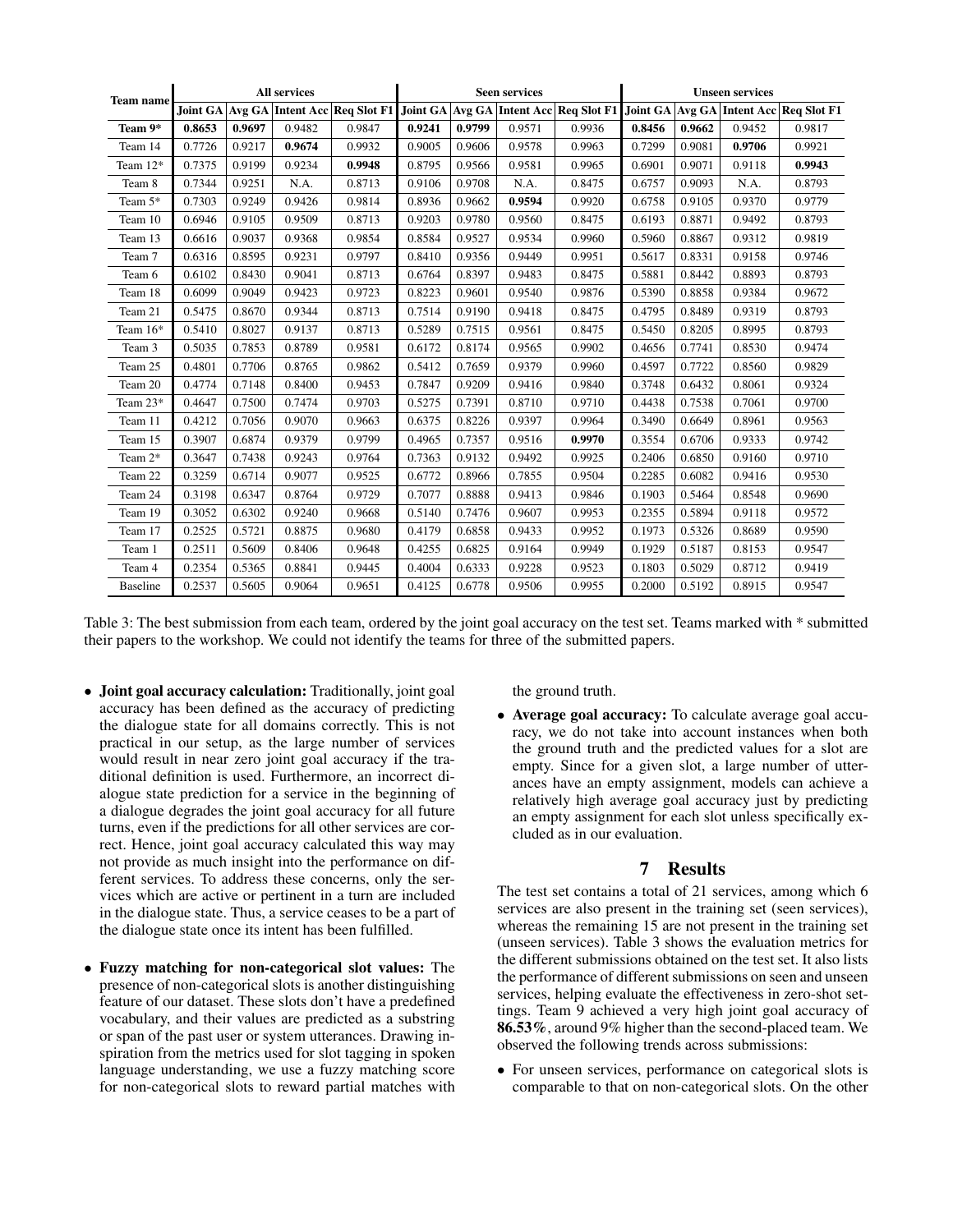hand, for seen services, the performance on categorical slots is better. This could be because there is less signal to differentiate between the different possible values for a categorical slot when they have not been observed in the training set.

- The winning team's performance on seen services is similar to that of the other top teams. However, the winning team has a considerable edge on unseen services, outperforming the second team by around 12% in terms of joint goal accuracy. This margin was observed across both categorical and non-categorical slots.
- Among unseen services, when looking at services belonging to unseen domains, the winning team was ahead of the other teams by at least 15%. The performance on categorical slots for unseen domains was about the same as that for seen services and domains. For other teams, there was at least a 20% drop in accuracy of categorical slots in unseen domains vs seen domains and services.
- The joint goal accuracy of most of the models was worse by 15 percentage points on an average on the test set as compared to the dev set. This could be because the test set contains a much higher proportion of turns with at least one unseen services as compared to the dev set (77% and 45% respectively).

## 8 Summary

In this paper, we summarized the Schema-Guided Dialogue State Tracking task conducted at the Eighth Dialogue System Technology Challenge. This task challenged participants to develop dialogue state tracking models for large scale virtual assistants, with particular emphasis on joint modeling across different domains and APIs for dataefficiency and zero-shot generalization to new/unseen APIs. In order to encourage the development of such models, we constructed a new dataset spanning 16 domains (and 4 new domains in dev and test sets), defining multiple APIs with overlapping functionality for each of these domains. We advocated the use of schema-guided approach to building large-scale assistants, facilitating data-efficient joint modeling across domains while reducing maintenance workload.

The Schema-Guided Dialogue dataset released as part of this task is the first to highlight many of the aforementioned challenges. As a result, this task led to the development of several models utilizing the schema-guided approach for dialogue state tracking. The models extensively utilized pretrained encoders like BERT (Devlin et al. 2019), XLNet (Yang et al. 2019) etc. and employed data augmentation techniques to achieve effective zero-shot generalization to new APIs. The proposed schema-guided approach is fairly general and can be used to develop other dialogue system components such as language understanding, policy and response generation. We plan to explore them in future works.

Acknowledgements The authors thank Guan-Lin Chao, Amir Fayazi and Maria Wang for their advice and assistance.

### References

Balaraman, V., and Magnini, B. 2020. Domain-aware dialogue state tracker for multi-domain dialogue systems. In *Dialog System Technology Challenge Workshop at AAAI*.

Bapna, A.; Tür, G.; Hakkani-Tür, D.; and Heck, L. P. 2017. Towards zero-shot frame semantic parsing for domain scaling. In *Interspeech 2017, 18th Annual Conference of the International Speech Communication Association, Stockholm, Sweden, August 20-24, 2017*.

Budzianowski, P.; Wen, T.-H.; Tseng, B.-H.; Casanueva, I.; Ultes, S.; Ramadan, O.; and Gasic, M. 2018. Multiwoz-a large-scale multi-domain wizard-of-oz dataset for task-oriented dialogue modelling. In *Proceedings of the 2018 Conference on Empirical Methods in Natural Language Processing*, 5016–5026.

Byrne, B.; Krishnamoorthi, K.; Sankar, C.; Neelakantan, A.; Goodrich, B.; Duckworth, D.; Yavuz, S.; Dubey, A.; Kim, K.-Y.; and Cedilnik, A. 2019. Taskmaster-1: Toward a realistic and diverse dialog dataset. In *Proceedings of the 2019 Conference on Empirical Methods in Natural Language Processing and the 9th International Joint Conference on Natural Language Processing (EMNLP-IJCNLP)*, 4506–4517.

Devlin, J.; Chang, M.-W.; Lee, K.; and Toutanova, K. 2019. Bert: Pre-training of deep bidirectional transformers for language understanding. In *Proceedings of the 2019 Conference of the North American Chapter of the Association for Computational Linguistics: Human Language Technologies, Volume 1 (Long and Short Papers)*, 4171–4186.

El Asri, L.; Schulz, H.; Sharma, S.; Zumer, J.; Harris, J.; Fine, E.; Mehrotra, R.; and Suleman, K. 2017. Frames: a corpus for adding memory to goal-oriented dialogue systems. In *Proceedings of the 18th Annual SIGdial Meeting on Discourse and Dialogue*, 207– 219.

Eric, M.; Goel, R.; Paul, S.; Sethi, A.; Agarwal, S.; Gao, S.; and Hakkani-Tur, D. 2019. Multiwoz 2.1: Multi-domain dialogue state corrections and state tracking baselines. *arXiv preprint arXiv:1907.01669*.

Goel, R.; Paul, S.; and Hakkani-Tür, D. 2019. Hyst: A hybrid approach for flexible and accurate dialogue state tracking. *arXiv preprint arXiv:1907.00883*.

Gulyaev, P.; Elistratova, E.; Konovalov, V.; Kuratov, Y.; Pugachev, L.; and Burtsev, M. 2020. Goal-oriented multi-task bert-based dialogue state tracker. In *Dialog System Technology Challenge Workshop at AAAI*.

Henderson, M.; Thomson, B.; and Young, S. 2014. Word-based dialog state tracking with recurrent neural networks. In *Proceedings of the 15th Annual Meeting of the Special Interest Group on Discourse and Dialogue (SIGDIAL)*, 292–299.

Kelley, J. F. 1984. An iterative design methodology for userfriendly natural language office information applications. *ACM Transactions on Information Systems (TOIS)* 2(1):26–41.

Lei, S.; Liu, S.; Sen, M.; Jiang, H.; and Wang, X. 2020. Zeroshot state tracking and user adoption tracking on schema-guided dialogue. In *Dialog System Technology Challenge Workshop at AAAI*.

Li, M.; Xiong, H.; and Cao, Y. 2020. The sppd system for schema guided dialogue state tracking challenge. In *Dialog System Technology Challenge Workshop at AAAI*.

Lo, K.-L.; Lu, T.-W.; Weng, T.-t.; Chen, I.-H.; and Chen, Y.-N. 2020. Lion-net: Lightweight ontology-independent networks for schema-guided dialogue state generation. In *Dialog System Technology Challenge Workshop at AAAI*.